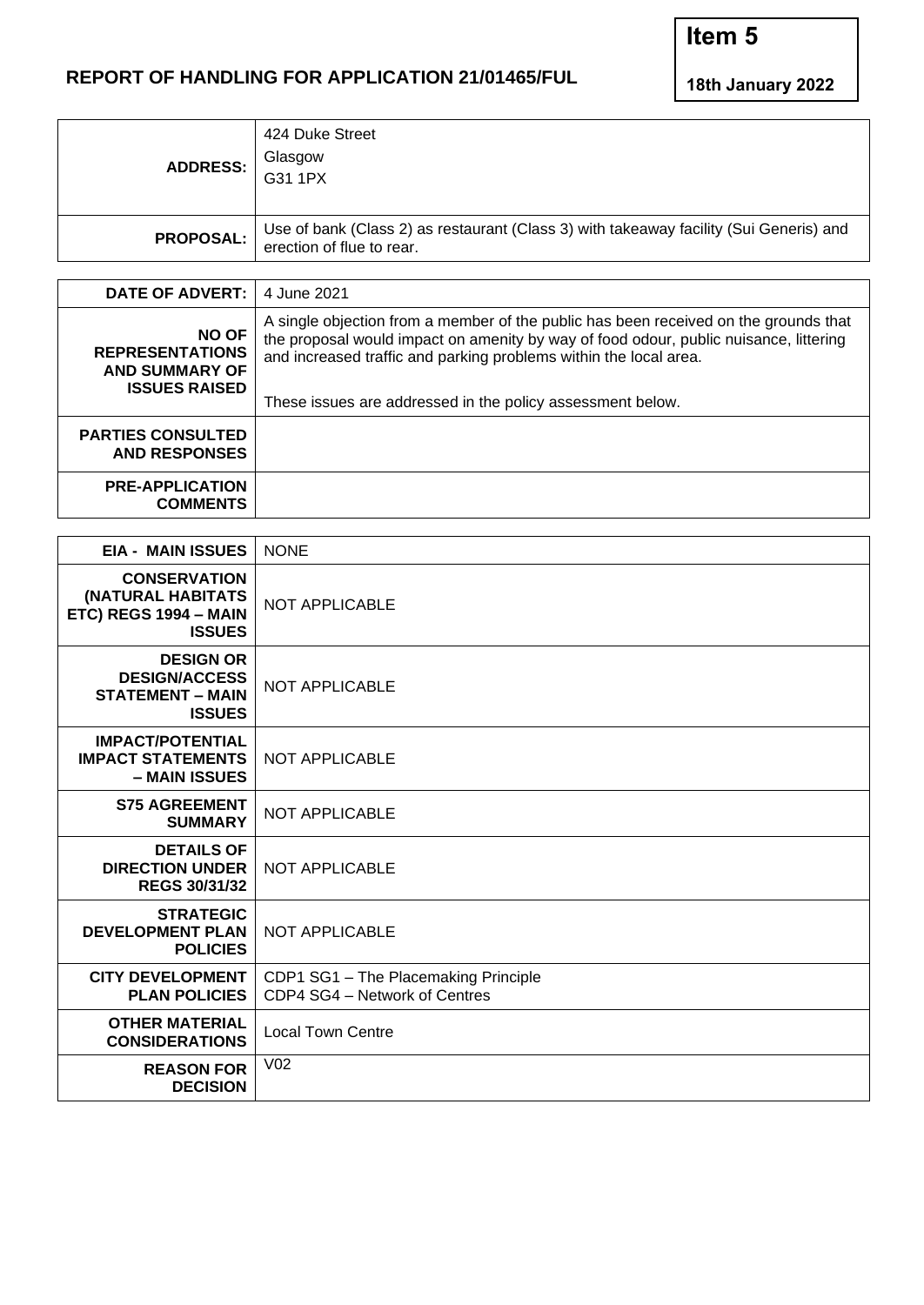|                                       | <b>COMMENTS</b>                                                                                                                                                                                                                                                                                                                        |                                                                                                                                                                                 |                                  |                 |  |
|---------------------------------------|----------------------------------------------------------------------------------------------------------------------------------------------------------------------------------------------------------------------------------------------------------------------------------------------------------------------------------------|---------------------------------------------------------------------------------------------------------------------------------------------------------------------------------|----------------------------------|-----------------|--|
|                                       | <b>Development Management</b>                                                                                                                                                                                                                                                                                                          |                                                                                                                                                                                 |                                  |                 |  |
| <b>PLANNING HISTORY</b>               | <b>Ref</b>                                                                                                                                                                                                                                                                                                                             | Proposal                                                                                                                                                                        | <b>Decision</b><br><b>Issued</b> | <b>Decision</b> |  |
|                                       | 03/00924/DC                                                                                                                                                                                                                                                                                                                            | Display of one internally illuminated<br>ATM collar box sign.                                                                                                                   | 21.05.2003                       | GC              |  |
|                                       | 94/01513/DC                                                                                                                                                                                                                                                                                                                            | Alterations to frontage installation of<br>ATM.                                                                                                                                 | 01.08.1994                       | GC              |  |
|                                       | 94/01513/V1                                                                                                                                                                                                                                                                                                                            | Alterations to frontage installation of<br>ATM. Deletion of a Condition ***<br>WITHDRAWN ***                                                                                    | 25.06.1996                       | IW              |  |
|                                       | 94/01514/DC                                                                                                                                                                                                                                                                                                                            | Alterations to frontage.                                                                                                                                                        | 01.08.1994                       | GC              |  |
|                                       | 98/03277/DC                                                                                                                                                                                                                                                                                                                            | Display of two internally illuminated<br>double sided projecting box signs, one<br>set of non illuminated individual letters<br>and one non illuminated ATM collar<br>surround. | 23.02.1999                       | GC              |  |
|                                       | 99/03048/DC                                                                                                                                                                                                                                                                                                                            | Display of fascia signage.                                                                                                                                                      | 06.01.2000                       | GC              |  |
|                                       | 06/04028/DC                                                                                                                                                                                                                                                                                                                            | Display of three sets of non illuminated<br>individual lettering, two internally<br>illuminated projecting signs and one non<br>illuminated logo sign.                          | 05.03.2007                       | GC              |  |
|                                       | 11/01109/DC                                                                                                                                                                                                                                                                                                                            | Display of three internally illuminated<br>box signs.                                                                                                                           | 08.07.2011                       | <b>RF</b>       |  |
|                                       | 12/02144/DC                                                                                                                                                                                                                                                                                                                            | Display of two internally illuminated<br>projecting signs, 4 fascia signs,<br>illuminated ATM header and 3 vinyls                                                               | 24.01.2013                       | <b>RF</b>       |  |
|                                       | 13/00458/DC                                                                                                                                                                                                                                                                                                                            | Display of two projecting signs, 4 fascia<br>signs and illuminated ATM header.                                                                                                  | 26.04.2013                       | GC              |  |
|                                       | 16/02163/DC                                                                                                                                                                                                                                                                                                                            | Display of various illuminated and non-<br>illuminated signage                                                                                                                  | 03.11.2016                       | GC              |  |
|                                       | 21/01465/FUL                                                                                                                                                                                                                                                                                                                           | Use of bank (Class 2) as restaurant<br>(Class 3) with takeaway facility (Sui<br>Generis) and erection of flue to rear.                                                          |                                  | <b>PCO</b>      |  |
|                                       | <b>Appeal or Local Review</b>                                                                                                                                                                                                                                                                                                          |                                                                                                                                                                                 |                                  |                 |  |
|                                       | Ref                                                                                                                                                                                                                                                                                                                                    | <b>Proposal</b>                                                                                                                                                                 | <b>Decision</b><br><b>Issued</b> | <b>Decision</b> |  |
|                                       | <b>Enforcement</b>                                                                                                                                                                                                                                                                                                                     |                                                                                                                                                                                 |                                  |                 |  |
|                                       | Ref                                                                                                                                                                                                                                                                                                                                    | <b>Proposal</b>                                                                                                                                                                 | <b>Closed</b>                    | <b>Decision</b> |  |
| <b>SITE VISITS (DATES)</b>            |                                                                                                                                                                                                                                                                                                                                        |                                                                                                                                                                                 |                                  |                 |  |
| <b>SITING</b>                         | The application site is a groundfloor vacant commercial premises located on the south<br>side of Duke Street within a traditional 4 storey tenement block. The application site has a<br>dual frontage on Duke Street and Whitevale Street. The application site has controlled<br>parking on Duke Street but not on Whitevale Street. |                                                                                                                                                                                 |                                  |                 |  |
| <b>DESIGN AND</b><br><b>MATERIALS</b> | External alterations in the plan show only the formation of a rear flue running the length of<br>the building to above eaves level.                                                                                                                                                                                                    |                                                                                                                                                                                 |                                  |                 |  |
| <b>DAYLIGHT</b>                       | N/A                                                                                                                                                                                                                                                                                                                                    |                                                                                                                                                                                 |                                  |                 |  |
| <b>ASPECT</b>                         |                                                                                                                                                                                                                                                                                                                                        | Dual aspect to north and east.                                                                                                                                                  |                                  |                 |  |
| <b>PRIVACY</b>                        | It is unlikely that there will be a significant impact on privacy given that the previous use<br>was a commercial premises.                                                                                                                                                                                                            |                                                                                                                                                                                 |                                  |                 |  |
| <b>ADJACENT LEVELS</b>                | Flat.                                                                                                                                                                                                                                                                                                                                  |                                                                                                                                                                                 |                                  |                 |  |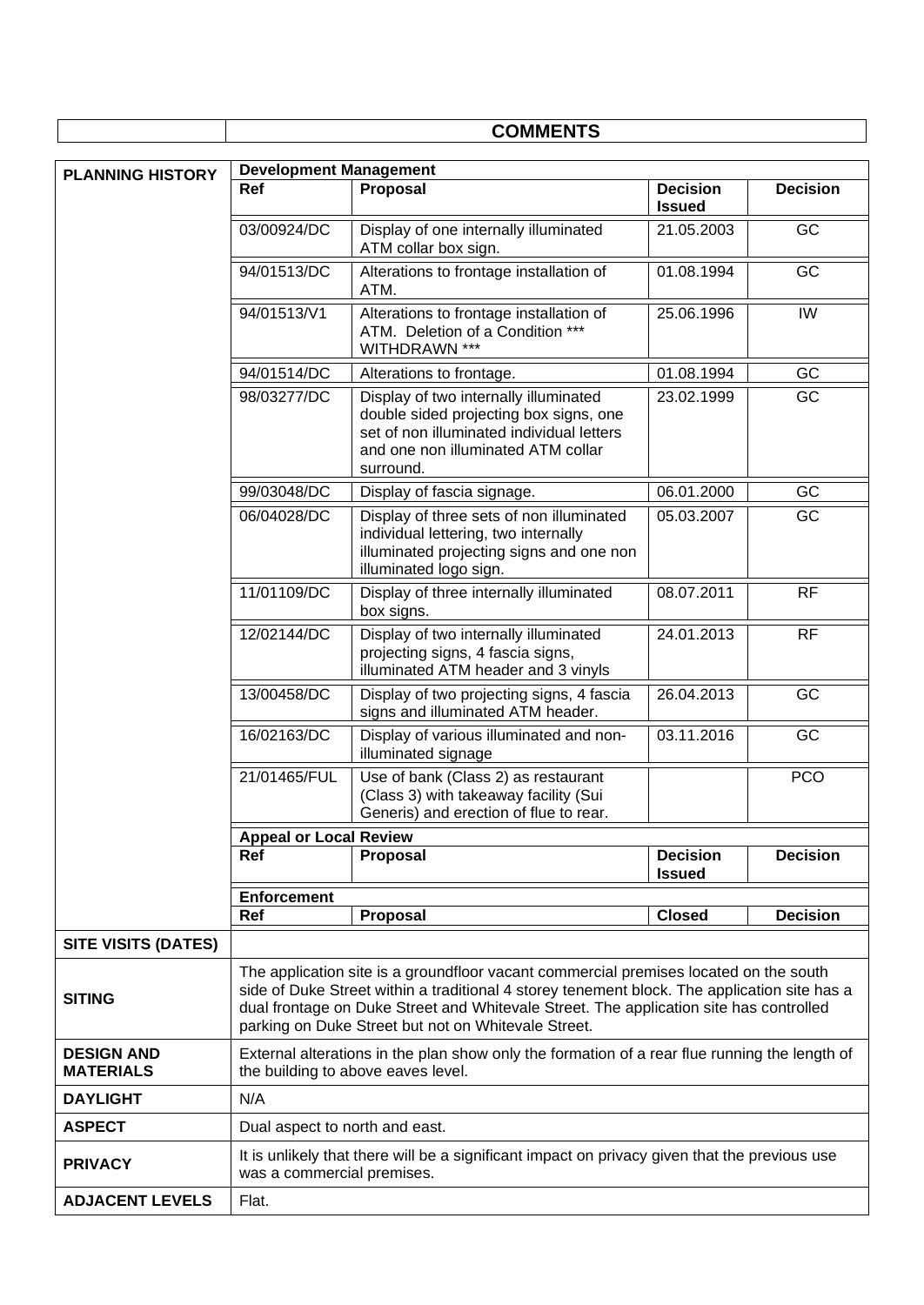| <b>LANDSCAPING</b><br>(INCLUDING<br><b>GARDEN GROUND)</b> | The site plan shows that the rear court is outwith the redline of the application site.                                                                                                                                                                                                                                                                                                                                                                                                                                                                                                                                                                                                                                                                                                                                                                                                                                                                                                                  |  |  |
|-----------------------------------------------------------|----------------------------------------------------------------------------------------------------------------------------------------------------------------------------------------------------------------------------------------------------------------------------------------------------------------------------------------------------------------------------------------------------------------------------------------------------------------------------------------------------------------------------------------------------------------------------------------------------------------------------------------------------------------------------------------------------------------------------------------------------------------------------------------------------------------------------------------------------------------------------------------------------------------------------------------------------------------------------------------------------------|--|--|
| <b>ACCESS AND</b><br><b>PARKING</b>                       | Duke Street is a controlled parking zone. The application site is located within an area<br>rated as high accessibility. Whilst it is noted that an objection has been raised on the<br>grounds of parking, it is considered that this is unlikely to be a significant issue. The site is<br>well served by public transport options, there is onstreet unallocated parking within the<br>surrounding area. The application site and surrounding area is characterised by tenement<br>development where occupiers have no right to a parking space. Therefore, its considered<br>that there would be no impact on parking in the surrounding area.                                                                                                                                                                                                                                                                                                                                                       |  |  |
| <b>SITE CONSTRAINTS</b>                                   | N/A                                                                                                                                                                                                                                                                                                                                                                                                                                                                                                                                                                                                                                                                                                                                                                                                                                                                                                                                                                                                      |  |  |
| <b>OTHER COMMENTS</b>                                     | N/A                                                                                                                                                                                                                                                                                                                                                                                                                                                                                                                                                                                                                                                                                                                                                                                                                                                                                                                                                                                                      |  |  |
|                                                           | Sections 25 and 37 of the Town and Country Planning (Scotland) Acts require that when<br>an application is made, it shall be determined in accordance with the Development Plan<br>unless material considerations dictate otherwise.<br>The issues to be taken into account in the determination of this application are therefore<br>considered to be:                                                                                                                                                                                                                                                                                                                                                                                                                                                                                                                                                                                                                                                  |  |  |
|                                                           |                                                                                                                                                                                                                                                                                                                                                                                                                                                                                                                                                                                                                                                                                                                                                                                                                                                                                                                                                                                                          |  |  |
|                                                           | whether the proposal accords with the statutory Development Plan;<br>a)                                                                                                                                                                                                                                                                                                                                                                                                                                                                                                                                                                                                                                                                                                                                                                                                                                                                                                                                  |  |  |
| <b>RECOMMENDATION</b>                                     | whether any other material considerations (including objections) have been<br>b)<br>satisfactorily addressed.                                                                                                                                                                                                                                                                                                                                                                                                                                                                                                                                                                                                                                                                                                                                                                                                                                                                                            |  |  |
|                                                           | In respect of (a), the Development Plan comprises the Clydeplan Strategic Development<br>Plan, approved in July 2017 and the Glasgow City Development Plan adopted on the 29th<br>March 2017.                                                                                                                                                                                                                                                                                                                                                                                                                                                                                                                                                                                                                                                                                                                                                                                                            |  |  |
|                                                           | In respect of the Placemaking Aims of CDP1, the application site is located within a Town<br>Centre area, where subject to meeting specific policy considerations of the Retail Policy, a<br>restaurant and takeaway use would not be out of character with the local area.                                                                                                                                                                                                                                                                                                                                                                                                                                                                                                                                                                                                                                                                                                                              |  |  |
|                                                           | In relation to the Sustainable Strategy aims of CDP2, it is considered that whilst the<br>proposed use would see the reuse of an existing unit, it is considered that this would be to<br>the detriment of the residential community within the building above the unit. Therefore<br>this does not appear a sustainable use of the property.                                                                                                                                                                                                                                                                                                                                                                                                                                                                                                                                                                                                                                                            |  |  |
|                                                           | Policy SG4 states that local shopping facilities and local shops offer provision to serve the<br>daily shopping needs of local residents. Assessment Guideline 8 of SG4 sets out criteria<br>for proposals the loss of Class 1 shop units. As the proposal does not result in the loss of<br>a Class 1 shop unit Assessment Guideline 8 of SG4 is not applicable to the application.                                                                                                                                                                                                                                                                                                                                                                                                                                                                                                                                                                                                                     |  |  |
|                                                           | Assessment Guideline 10 of SG4 sets out factors to be taken into consideration when<br>assessing proposals for food, drink and entertainment uses. City wide:                                                                                                                                                                                                                                                                                                                                                                                                                                                                                                                                                                                                                                                                                                                                                                                                                                            |  |  |
|                                                           | i) Proposals for food, drink and entertainment uses must not result in a detrimental effect<br>on the amenity of residents through the effects of increased noise, activity and/or cooking<br>fumes. No more than 20% of the number of units in a street block frontage, containing or<br>adjacent to residential uses, should be in use as a hot food shop, public house, composite<br>public house/Class 3 or composite hot food shop/Class 3 use.<br>(ii) Public houses, Class 11 and Sui Generis uses must not be located under new build<br>residential development.<br>(iii) The Council will not support food, drink and entertainment uses (including extensions<br>to existing uses or extensions of opening hours) in rear lanes that are immediately<br>adjacent to residential properties, unless part of a comprehensive redevelopment of an<br>existing rear lane or creation of a new rear lane, where it can be demonstrated that<br>residential amenity will not be adversely affected. |  |  |
|                                                           | Outwith the City Centre:                                                                                                                                                                                                                                                                                                                                                                                                                                                                                                                                                                                                                                                                                                                                                                                                                                                                                                                                                                                 |  |  |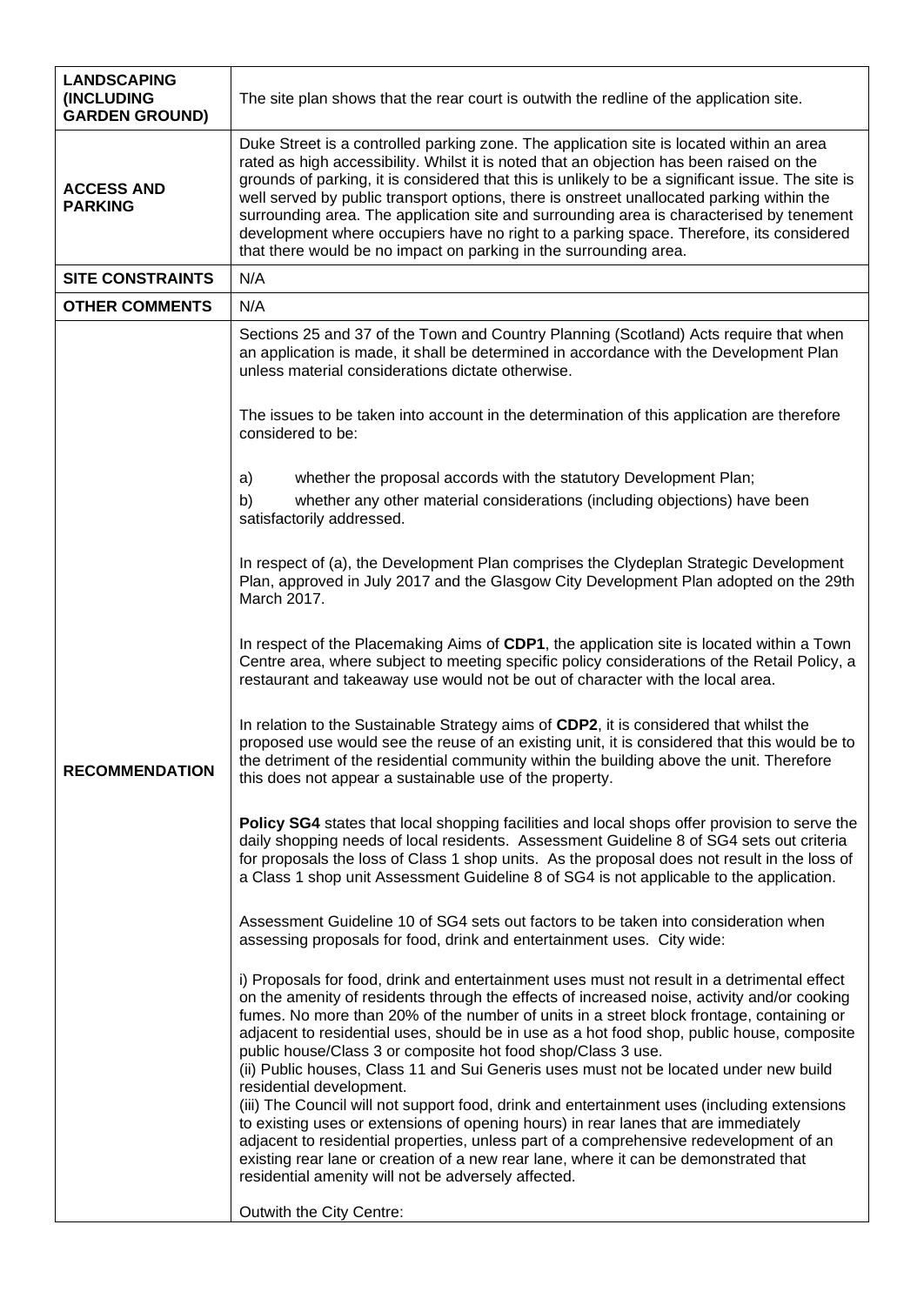| (i) Public houses, Class 11 and Sui Generis uses must not be located within, or<br>immediately adjacent to, existing residential buildings.<br>(ii) Applications for extensions to existing public houses, Class 11 and Sui Generis uses<br>must not increase the floorspace for public use under residential flats, or extend into<br>residential backcourt areas.<br>(iii) Hours of operation will be agreed with the Planning Authority, based on local<br>circumstances and the impact of the proposal on residential amenity, but shall not exceed<br>08:00 to 24:00 hours.                                                                                                                                                                |
|-------------------------------------------------------------------------------------------------------------------------------------------------------------------------------------------------------------------------------------------------------------------------------------------------------------------------------------------------------------------------------------------------------------------------------------------------------------------------------------------------------------------------------------------------------------------------------------------------------------------------------------------------------------------------------------------------------------------------------------------------|
| In terms of the above criteria, 2 out of 7 premises in the street block frontage are already<br>in use as hot food takeaways or public house therefore the street block is already<br>significantly above the 20% threshold set in Assessment Guideline 10. The proposed use<br>of the premises as a composite hot food shop/Class 3 use would result in 42.8% of the<br>units in the street block frontage in use as a hot food shop, public house, composite public<br>house/Class 3 or composite hot food shop/Class 3 use, contrary to Assessment Guideline<br>10.                                                                                                                                                                          |
| The premises is situated within the ground floor of an otherwise existing residential<br>building and the proposal would partly comprise of a Sui Generis use. Therefore, on this<br>consideration the proposal is also contrary to Assessment Guideline 10.                                                                                                                                                                                                                                                                                                                                                                                                                                                                                    |
| With regard to the treatment and disposal of cooking/heating fumes, Assessment<br>Guideline 12 of SG4 states that proposals for a food and drink use will only be considered<br>favourably if suitable arrangements for the dispersal of fumes can be provided, to the<br>complete satisfaction of the Council. As it is proposed to erect a flue to disperse fumes<br>and which would terminate over 1 metre above eaves level the proposal accords with<br>AG12. The proposed flue would be discreetly positioned on the rear elevation of the<br>building. It would not detract from and would not be harmful to the character and<br>appearance of the building or the character and appearance of the area, consistent with<br>SG1 Part 2. |
| Assessment Guideline 14 of SG4 states that proposals for food, drink and entertainment<br>uses will only be considered favourably if suitable arrangements for the management and<br>disposal of waste (including recyclables) can be provided. The policy states that this<br>should be on site waste storage. The applicant proposes an internal waste store in<br>keeping with policy.                                                                                                                                                                                                                                                                                                                                                       |
| In relation to SG11 Sustainable Transport, it is noted that parking would be on-street as<br>existing and there is no land available within the application site to provide off-street<br>parking. However, it is not anticipated that proposed use would generate significantly more<br>demand for parking than the existing Class 2 use and the application site is in a High<br>Accessibility area for public transport therefore the non-provision of off-street parking is<br>acceptable.                                                                                                                                                                                                                                                  |
| Notwithstanding the proposal meets some of the above policy requirements, these do not<br>outweigh the material consideration that the proposal is contrary to Assessment Guideline<br>10 of SG4.                                                                                                                                                                                                                                                                                                                                                                                                                                                                                                                                               |
| It is therefore recommended that the proposal be refused.                                                                                                                                                                                                                                                                                                                                                                                                                                                                                                                                                                                                                                                                                       |

| Date: | DM Officer | Gerry Mimnagh |
|-------|------------|---------------|
| Date  | DM Manager |               |

;